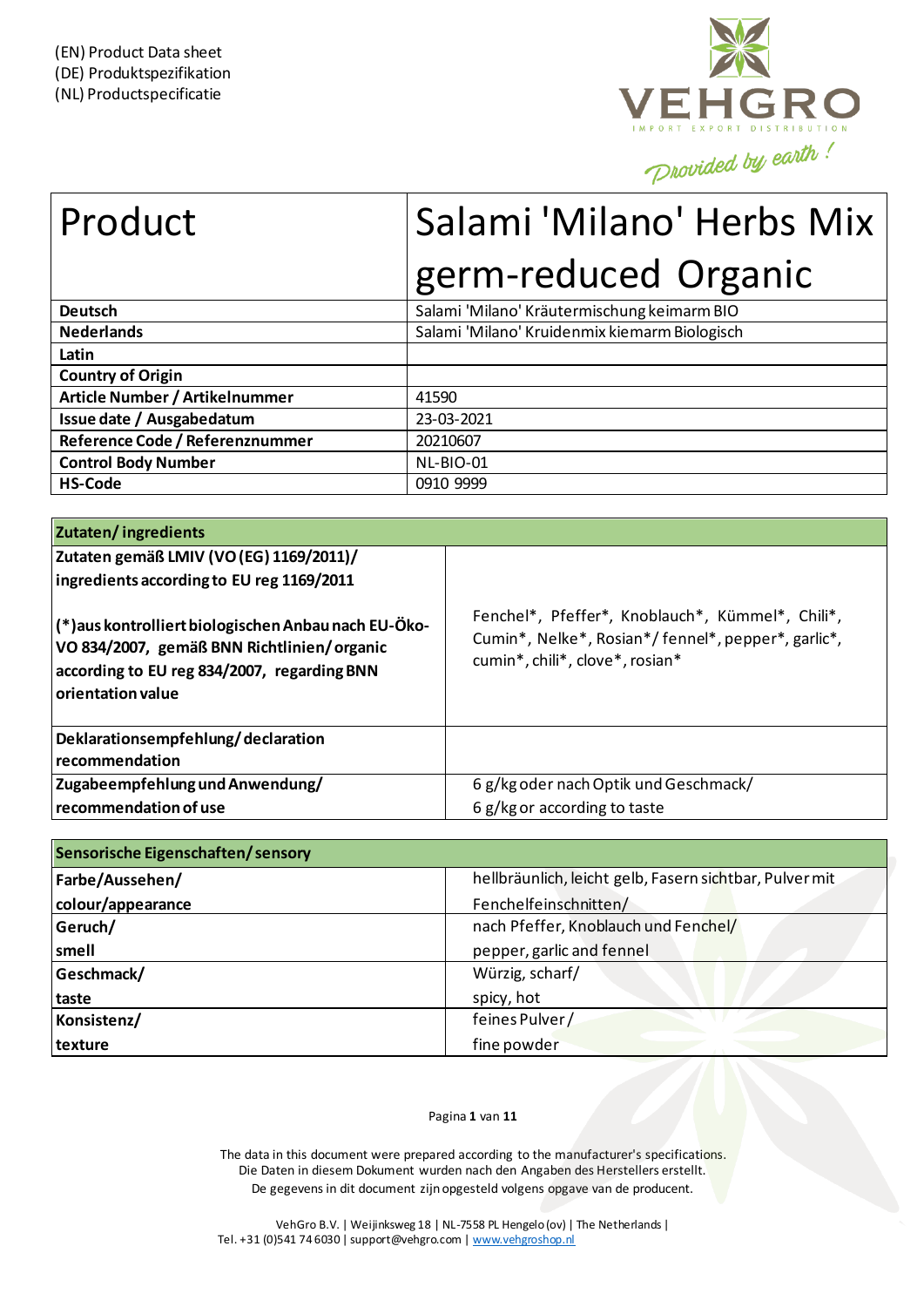

| Weitere Informationen/additional information                                                                                |                                                                                                              |
|-----------------------------------------------------------------------------------------------------------------------------|--------------------------------------------------------------------------------------------------------------|
| Halal                                                                                                                       | nein/no                                                                                                      |
| <b>Kosher</b>                                                                                                               | nein/no                                                                                                      |
| Ionisierende Strahlen/irradiation                                                                                           | Das Produkt wurde zu keinem Zeitpunkt mit ionisierenden<br>Strahlen behandelt.<br>Product is not irradiated. |
| Begasung/fumigation                                                                                                         | Das Produkt wurde zu keinem Zeitpunkt begast.<br>Product is not fumigated.                                   |
| Geeignet für vegetarische Ernährung/ suitable for<br>vegetarian nutrition                                                   | ja/ yes                                                                                                      |
| Geeignet für vegane Ernährung/ suitable for vegan<br>nutrition                                                              | ja/ yes                                                                                                      |
| Keimreduzierung/germ reduction                                                                                              | keine Angabe/no information                                                                                  |
| Nanopartikel enthalten/contains nanoparticles                                                                               | nein/no                                                                                                      |
| <b>Novel food</b>                                                                                                           | nein/no                                                                                                      |
| <b>Active principles</b>                                                                                                    | nein/no                                                                                                      |
| Besorgniserregende Stoffegemäß REACH-<br>Verordnung/SVHC (Substances of Very High Concern)<br>according to REACH regulation | keine/non                                                                                                    |
| Siebung/sieving                                                                                                             | keine Angabe/no information                                                                                  |
| Siebgröße/sieve size                                                                                                        | keine Angabe/no information                                                                                  |
| Dauermagnet/ magnet                                                                                                         | keine Angabe/no information                                                                                  |
| Magnetstärke (Gauss)/ magnet power                                                                                          | keine Angabe/no information                                                                                  |
| Allmetallabscheidung/metaldetector                                                                                          | keine Angabe/no information                                                                                  |
| FE in mm                                                                                                                    | keine Angabe/no information                                                                                  |
| NFE in mm                                                                                                                   | keine Angabe/no information                                                                                  |
| SS in mm                                                                                                                    | keine Angabe/no information                                                                                  |
| andere Fremdkörpervermeidungsmaßnahmen/other<br>meassures to avoid foreign bodies                                           | keine Angabe/no information                                                                                  |
| Mindesthaltbarkeit/shelflife                                                                                                | 36 Monate/months                                                                                             |

Pagina **2** van **11**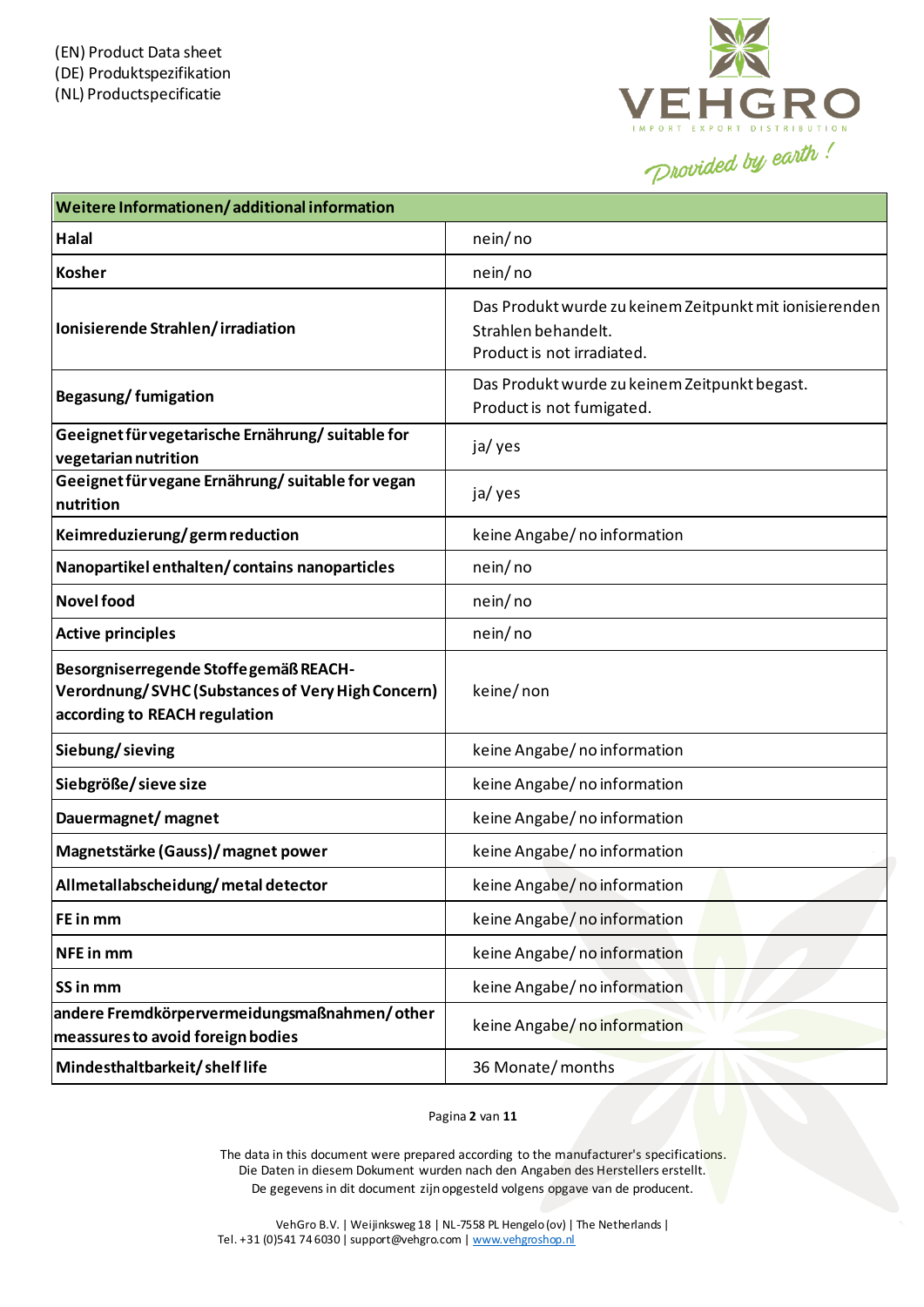

| Restlaufzeit bei Auslieferung/remaining time                                    | 12 Monate/months                                           |
|---------------------------------------------------------------------------------|------------------------------------------------------------|
| Lagertemperatur/ storrage temperature                                           | Raumtemperatur/ambient temperature                         |
| Lichtverhälnisse/lightning conditions                                           | Lichtgeschützt lagern/store protected from direct sunlight |
| Luftfeuchtigkeit/humidity                                                       | <65%                                                       |
| Pflanzlich und/oder synthetischer Ursprung/vegetal<br>and/or synthetical origin |                                                            |
| tierisches Fett enthalten/contains animal fat                                   | nein/no                                                    |
| pflanzliches Öl/Fett hinzugefügt/vegetable fat/oil<br>added                     | nein/no                                                    |
| Palmfett sowie Derivate hinzugefügt/added palm fat<br>as well as derivates      | nein/no                                                    |
| Alkoholfrei/alcohol-free                                                        | ja/ yes                                                    |
| Diacethylfrei/diacethyl-free                                                    | ja/ yes                                                    |

| Chemisch/Physikalische Daten / chemical/physical data |                              |  |  |  |  |
|-------------------------------------------------------|------------------------------|--|--|--|--|
| Reinheitsgehalt/purity(%)                             | keine Angabe/no information  |  |  |  |  |
| Restfeuchte/moisture(%)                               | < 8,0                        |  |  |  |  |
| Asche/ash (%)                                         | keine Angabe/no information  |  |  |  |  |
| Säureunlösliche Asche/acid-insolubleash(%)            | keine Angabe/ no information |  |  |  |  |
| pH-Wert/pH level                                      | keine Angabe/no information  |  |  |  |  |
| Ätherischer Ölgehalt/essential oil content (%)        | keine Angabe/ no information |  |  |  |  |
| Viskosität/viscosity(mPas)                            | keine Angabe/no information  |  |  |  |  |
| Dichte/ density (g/L)                                 | keine Angabe/no information  |  |  |  |  |
| <b>ASTA</b>                                           | keine Angabe/no information  |  |  |  |  |
| Schärfe nach SCU/ spiciness by scoville               | keine Angabe/ no information |  |  |  |  |
| Piperingehalt/content of piperine (%)                 | keine Angabe/no information  |  |  |  |  |
| Capsaicingehalt/content of capsaicin (%)              | keine Angabe/no information  |  |  |  |  |
| Rehydrationsverhältnis/rehydration                    | keine Angabe/ no information |  |  |  |  |

#### Pagina **3** van **11**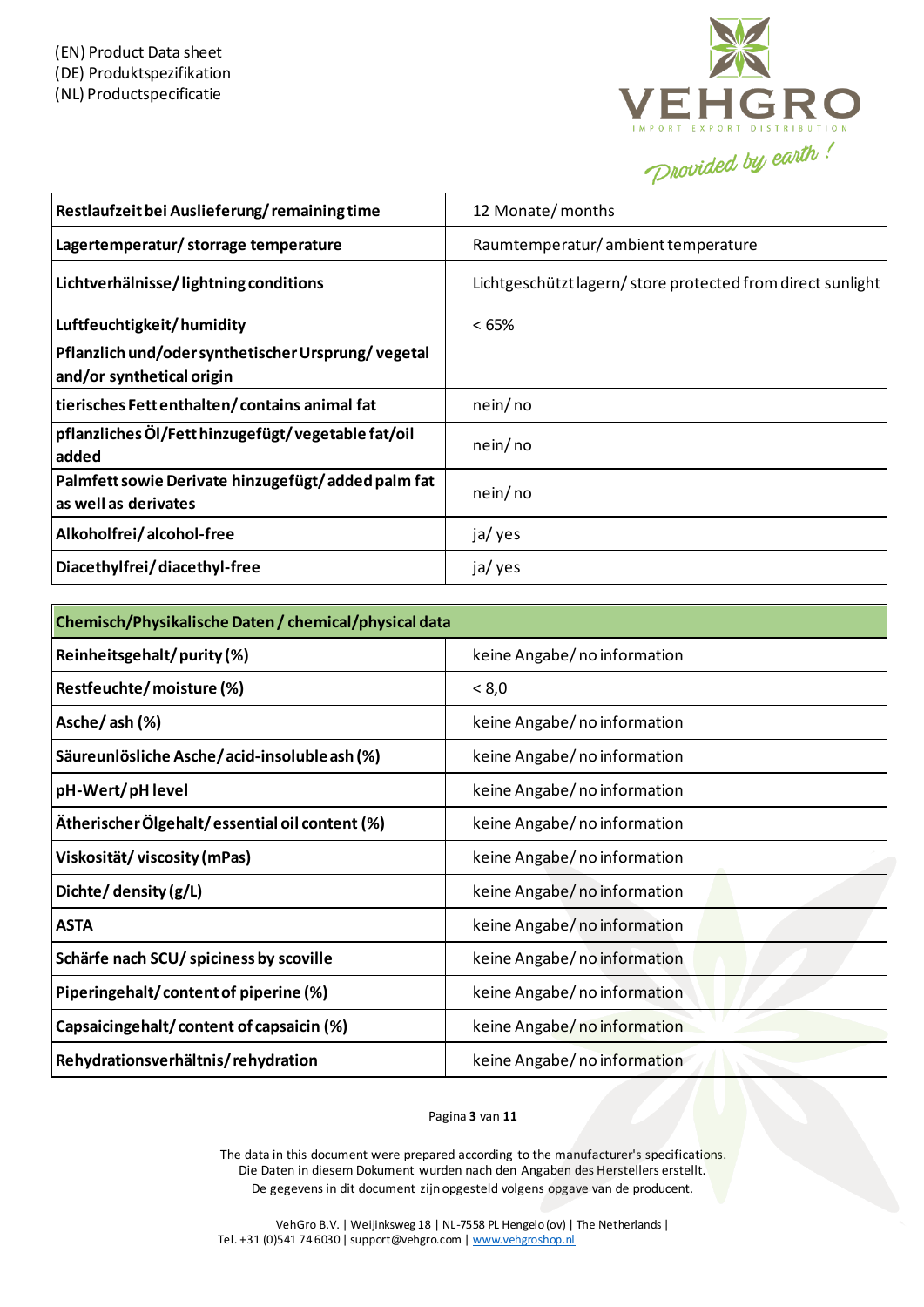

| Mikrobiologie/microbiology                                                                                    |                 |  |  |
|---------------------------------------------------------------------------------------------------------------|-----------------|--|--|
| Gesamtkeimzahl/total plate count (kbE/g / cfu/g)                                                              | < 100.000       |  |  |
| Hefen/yeasts (kbE/g / cfu/g)                                                                                  | < 100           |  |  |
| Schimmel/moulds (kbE/g / cfu/g)                                                                               | < 100           |  |  |
| Bacillus cereus (kbE/g / cfu/g)                                                                               | < 10.000        |  |  |
| Staphyloccocus aureus (kbE/g / cfu/g)                                                                         | < 100           |  |  |
| Sulfit reduzierende Clostridien/sulphite reducing<br>clostridia (kbE/g / cfu/g)                               | < 100           |  |  |
| Escherichia coli (kbE/g / cfu/g)                                                                              |                 |  |  |
| Salmonella                                                                                                    | $n.n.$ in $25g$ |  |  |
| Enterobacteriaceae (kbE/g / cfu/g)                                                                            |                 |  |  |
| Anaerobe thermophile Sporenbildner/thermophilic<br>anaerobic spore formers (kbE/g / cfu/g)                    |                 |  |  |
| Aerobe thermophile Sporenbildner/thermophilic<br>aerobic spore formers ( $k$ bE/g / cfu/g)                    |                 |  |  |
| Entsprechen min. den Richt- und Warnwerten für Kräuter und Gewürze der Deutschen Gesellschaft für Hygiene und |                 |  |  |

Mikrobiologie, in der gültigen Fassung.

Pagina **4** van **11**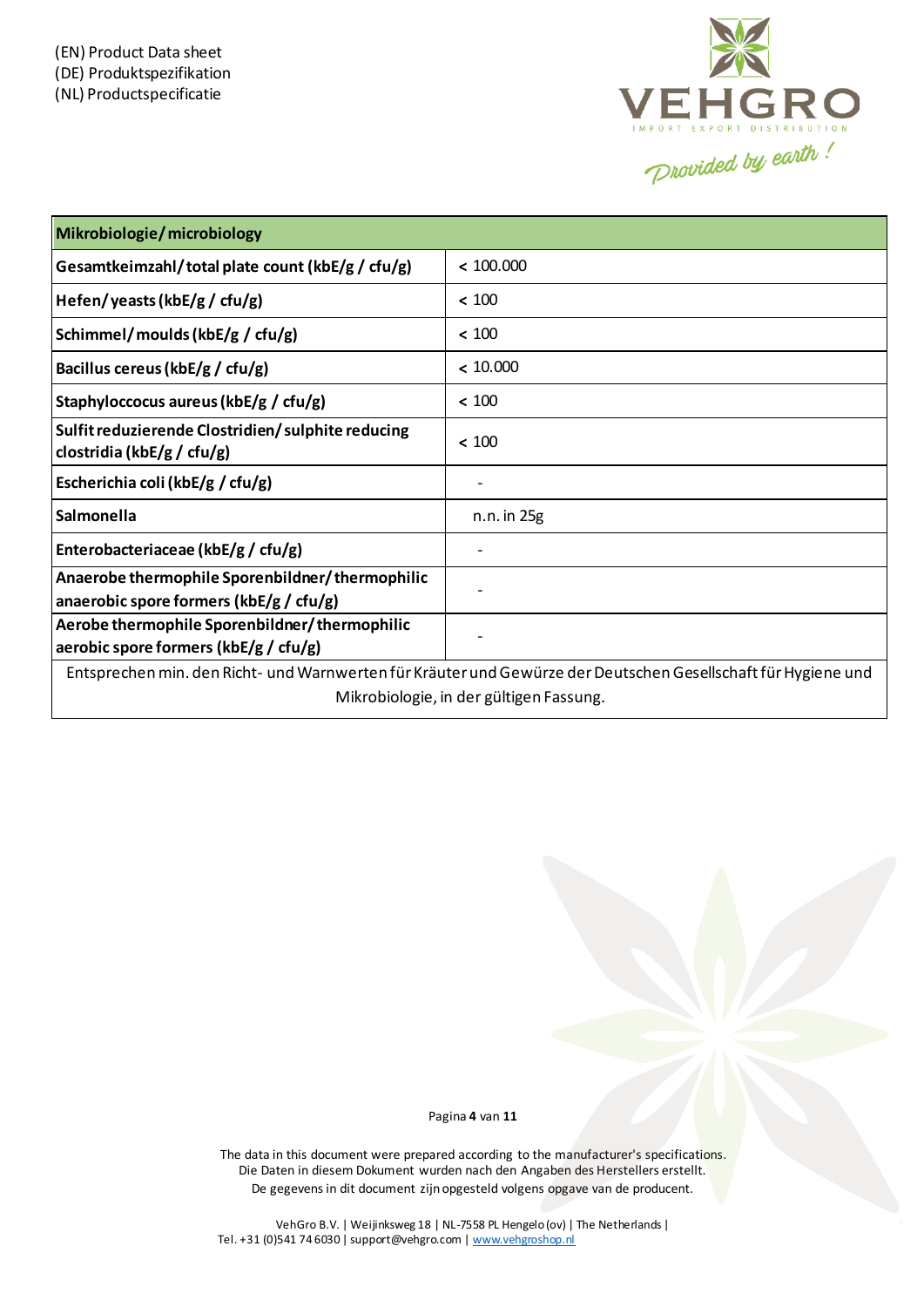

| Allergene/allergens                                                                                               |                      |                          |                                |                              |                        |                                                                       |                 |
|-------------------------------------------------------------------------------------------------------------------|----------------------|--------------------------|--------------------------------|------------------------------|------------------------|-----------------------------------------------------------------------|-----------------|
| Bei allen präventiven Maßnahmen und<br>Erfahrungswerten kann die<br>Abwesenheit von allergenen Stoffen im Spuren- |                      |                          | Als Spur enthalten/with traces |                              |                        |                                                                       |                 |
| bereich nicht zu                                                                                                  |                      |                          |                                | Als Kontamination enthalten/ |                        | Auf gleicher Produktionslinie/<br><u>ised on same production line</u> |                 |
| 100% garantiert werden. Eine Kreuzkontamination                                                                   |                      | Frei von/free from (ppm) |                                | cross-contamination (ppm)    |                        |                                                                       |                 |
| kann bereits auf dem Feld, zum Zeitpunkt der Ernte,                                                               | enthalten/containing |                          |                                |                              | Im Betrieb im Einsatz/ |                                                                       | Bemerkung/notes |
| Transport etc. stattgefunden haben.                                                                               |                      |                          |                                |                              |                        |                                                                       |                 |
| For all preventive measures taken and experience, the                                                             |                      |                          |                                |                              |                        |                                                                       |                 |
| absence of traces of allergenic substances can not be                                                             |                      |                          |                                |                              |                        |                                                                       |                 |
| guaranteed 100%. Cross-contamination may have                                                                     |                      |                          | [num]                          |                              | <b>Ised in factory</b> |                                                                       |                 |
| occurred already in the field, at harvest, transport etc<br>Glutenhaltiges Getreide, namentlich Weizen,           |                      |                          |                                |                              |                        |                                                                       |                 |
| Roggen,                                                                                                           |                      |                          |                                |                              |                        |                                                                       |                 |
| Gerste, Hafer, Dinkel, Kamut oder Hybridstämme                                                                    | nein/ ja/            |                          | nein                           | nein                         | ja/                    | nein                                                                  |                 |
| davon, sowie daraus hergestellte Erzeugnisse/                                                                     | no                   | yes                      | T                              |                              | yes                    |                                                                       |                 |
| cereals containing gluten (namely: wheat, rye,                                                                    |                      | < 20                     | no                             | no                           |                        | no                                                                    |                 |
| barley, oat, spelt, kamut or hybrids) and products                                                                |                      |                          |                                |                              |                        |                                                                       |                 |
| thereof                                                                                                           |                      |                          |                                |                              |                        |                                                                       |                 |
| Krebstiere und daraus gewonnene                                                                                   | $nein/$ ja/          |                          | nein                           | nein                         | nein                   | nein                                                                  |                 |
| Erzeugnisse/                                                                                                      | no                   | yes                      |                                |                              |                        |                                                                       |                 |
| crustaceans and products                                                                                          |                      | $<10$                    | no                             | no                           | no                     | no                                                                    |                 |
| thereof                                                                                                           |                      |                          |                                |                              |                        |                                                                       |                 |
| Eier und daraus gewonnene                                                                                         | $nein/$ ja/          |                          | nein                           | nein                         | nein                   | nein                                                                  |                 |
| Erzeugnisse/                                                                                                      | no                   | yes                      |                                |                              |                        |                                                                       |                 |
| egg and products                                                                                                  |                      | < 20                     | no                             | no                           | no                     | no                                                                    |                 |
| thereof                                                                                                           |                      |                          |                                |                              |                        |                                                                       |                 |
| Fische und daraus gewonnene                                                                                       | $nein/$ ja/          |                          | nein                           | nein                         | nein                   | nein                                                                  |                 |
| Erzeugnisse/                                                                                                      | no                   | yes                      |                                |                              |                        |                                                                       |                 |
| fish and products                                                                                                 |                      | $<$ 100                  | no                             | no                           | no                     | no                                                                    |                 |
| thereof                                                                                                           |                      |                          |                                |                              |                        |                                                                       |                 |
|                                                                                                                   |                      |                          |                                |                              |                        |                                                                       |                 |
| Erdnüsse und daraus gewonnene                                                                                     | nein/                | ja/                      | nein                           | nein                         | nein                   | nein                                                                  |                 |
| Erzeugnisse/                                                                                                      | no                   | yes                      | L                              | $\prime$                     |                        |                                                                       |                 |
| peanuts and products                                                                                              |                      | < 8                      | no                             | no                           | no                     | no                                                                    |                 |
| thereof                                                                                                           |                      |                          |                                |                              |                        |                                                                       |                 |

#### Pagina **5** van **11**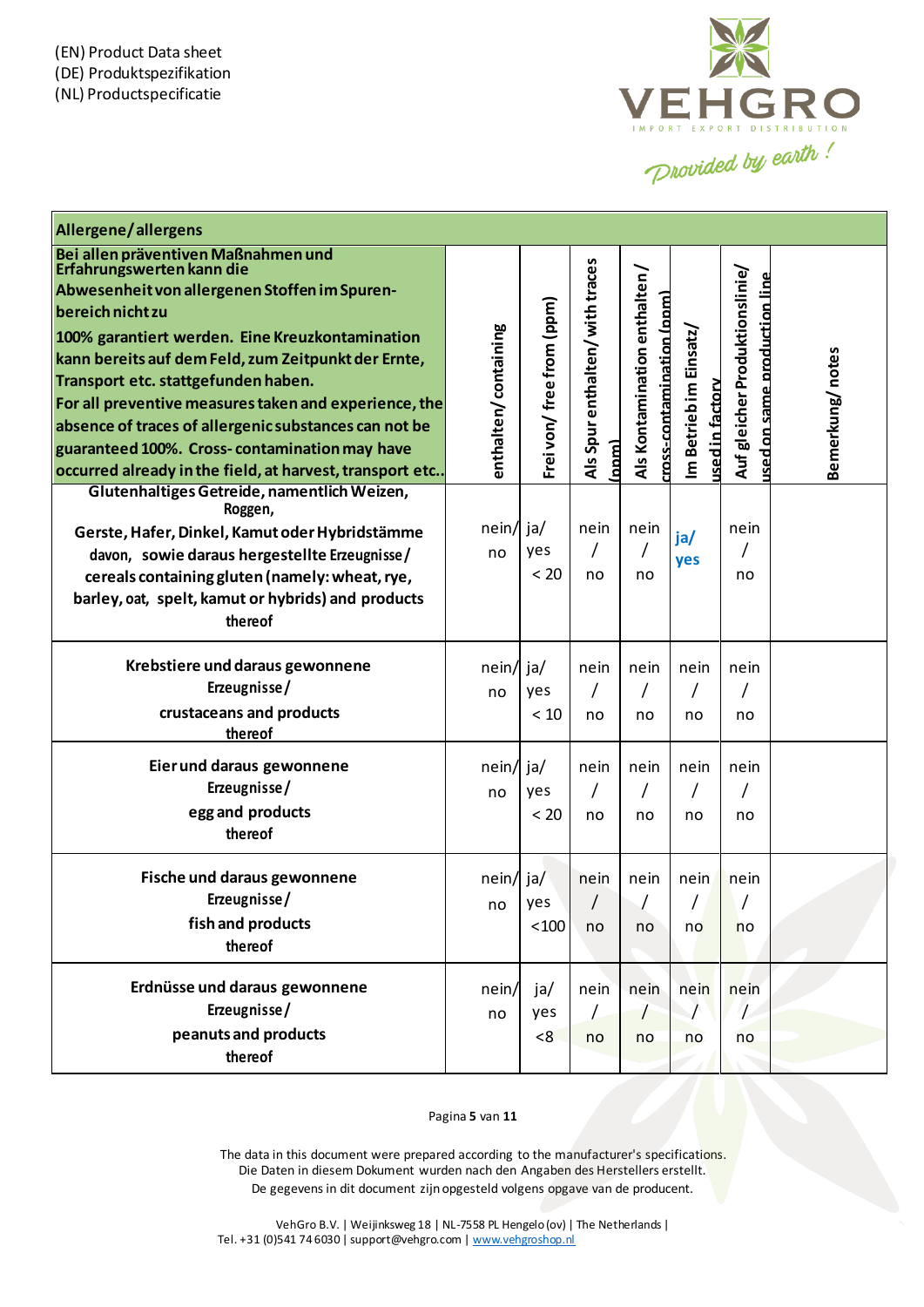

| Sojabohnen und daraus gewonnene<br>Erzeugnisse/<br>soy beans and products<br>thereof                                                                                                                 | nein/<br>no | ja/<br>yes<br>$25$ | nein<br>7<br>no          | nein<br>no             | ja/<br>yes       | nein<br>no |                   |
|------------------------------------------------------------------------------------------------------------------------------------------------------------------------------------------------------|-------------|--------------------|--------------------------|------------------------|------------------|------------|-------------------|
| Milch und daraus gewonnene Erzeugnisse<br>(einschließlich<br>Laktose)<br>milk and products thereof (incl.                                                                                            | nein/<br>no | ja/<br>yes<br>$50$ | nein<br>$\prime$<br>no   | nein<br>$\prime$<br>no | nein<br>Τ<br>no  | nein<br>no |                   |
| لمعمدودا<br>Schalenfrüchte (Mandeln, Hasel-, Walnüsse, Pistazien,<br>u. a.<br>und daraus hergestellte<br>Erzeugnisse/<br>nuts (namely: almonds, hazelnut, walnut, pistachio,<br>a.o.<br>and products | nein/<br>no | ja/<br>yes<br>< 15 | nein<br>7<br>no          | nein<br>no             | ja/<br>yes       | nein<br>no | Mandel/<br>almond |
| Sellerie und daraus hergestellte<br>Erzeugnisse/<br>celery and products<br>thereof                                                                                                                   | nein/<br>no | ja/<br>yes<br>< 15 | nein<br>Τ<br>no          | nein<br>no             | ja/<br>yes       | nein<br>no |                   |
| Senf und daraus hergestellte<br>Erzeugnisse/<br>mustard and products<br>thereof                                                                                                                      | nein/<br>no | ja/<br>yes<br>< 15 | nein<br>$\sqrt{ }$<br>no | nein<br>no             | ja/<br>yes       | nein<br>no |                   |
| Sesamsamen und daraus hergestellte<br>Erzeugnisse/<br>sesame seeds and products<br>thereof                                                                                                           | nein/<br>no | ja/<br>yes<br>< 10 | nein<br>no               | nein<br>no             | nein<br>T<br>no  | nein<br>no |                   |
| Schwefeldioxid und Sulfite/<br>sulphur dioxide and sulphites                                                                                                                                         | nein/<br>no | ja/<br>yes         | nein<br>$\prime$         | nein<br>$\sqrt{ }$     | nein<br>$\prime$ | nein       |                   |
| Lupinen und daraus hergestellte<br>Erzeugnisse/<br>lupin and products<br>thereof                                                                                                                     | nein/<br>no | ja/<br>yes<br>$20$ | nein<br>$\prime$<br>no   | nein<br>$\prime$<br>no | nein<br>no       | nein<br>no |                   |

#### Pagina **6** van **11**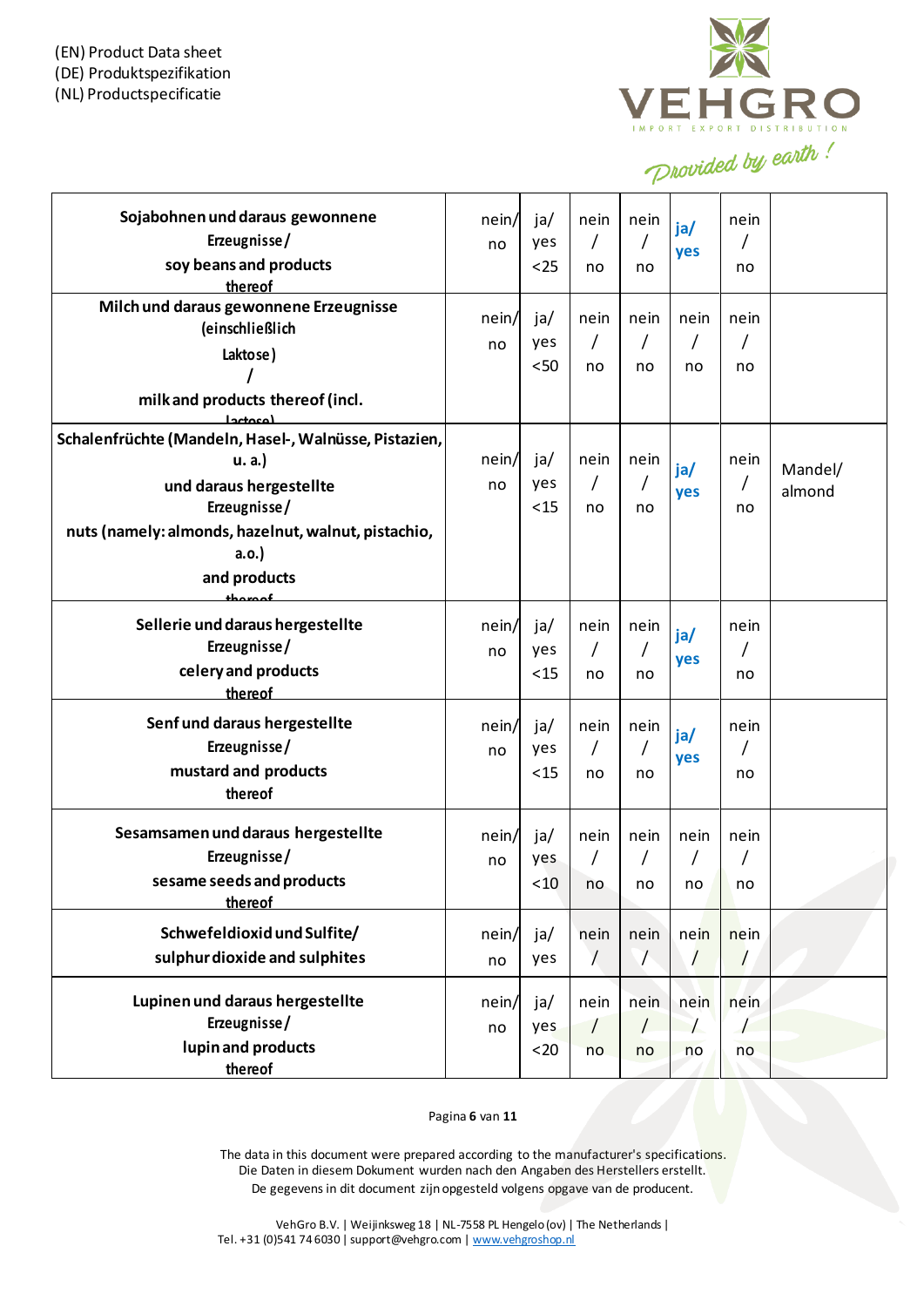

| Weichtiere und daraus hergestellte<br>Erzeugnisse/<br>molluscs and products<br>thereof |                    | nein/<br>no | ja/<br>yes<br>$20$ | nein<br>no | nein<br>$\prime$<br>no | nein<br>no | nein<br>no |  |
|----------------------------------------------------------------------------------------|--------------------|-------------|--------------------|------------|------------------------|------------|------------|--|
|                                                                                        |                    |             |                    |            |                        |            |            |  |
| Sojaöl/soya oil                                                                        | enthalten/contains | nein/no     |                    |            |                        |            |            |  |
| Sojalecithin/soyalecithin                                                              | enthalten/contains | nein/no     |                    |            |                        |            |            |  |
| <b>Saccharose</b>                                                                      | enthalten/contains | nein/no     |                    |            |                        |            |            |  |
| <b>Fructose</b>                                                                        | enthalten/contains | nein/no     |                    |            |                        |            |            |  |
| Rindfleisch/beef                                                                       | enthalten/contains | nein/no     |                    |            |                        |            |            |  |
| Rind, sonstige/cattle<br>derivates                                                     | enthalten/contains | nein/no     |                    |            |                        |            |            |  |
| Schweinefleisch/pork                                                                   | enthalten/contains | nein/no     |                    |            |                        |            |            |  |
| Schwein, sonstige/ pig<br>derivates                                                    | enthalten/contains | nein/no     |                    |            |                        |            |            |  |
| Geflügelfleisch/poultry                                                                | enthalten/contains | nein/no     |                    |            |                        |            |            |  |
| Geflügel, sonstige/poultry<br>derivates                                                | enthalten/contains | nein/no     |                    |            |                        |            |            |  |
| Mais/corn                                                                              | enthalten/contains | nein/no     |                    |            |                        |            |            |  |
| Kakao/ cacao                                                                           | enthalten/contains | nein/no     |                    |            |                        |            |            |  |
| Hülsenfrüchte/legumes                                                                  | enthalten/contains | nein/no     |                    |            |                        |            |            |  |
| Hefe/yeast                                                                             | enthalten/contains | nein/no     |                    |            |                        |            |            |  |
| Senföl/mustard oleoresin                                                               | enthalten/contains | nein/no     |                    |            |                        |            |            |  |
| Lactose                                                                                | enthalten/contains | nein/no     |                    |            |                        |            |            |  |
| Glutamate, zugesetzt/<br>glutamate, added                                              | enthalten/contains | nein/no     |                    |            |                        |            |            |  |
| Glutamate, natürlicher<br>Gehalt/glutamate, natural<br>content                         | enthalten/contains | nein/no     |                    |            |                        |            |            |  |
| <b>BHA-BHT</b><br>(E320-E321)                                                          | enthalten/contains | nein/no     |                    |            |                        |            |            |  |
| Benzoesäure/benzoicacid                                                                | enthalten/contains | nein/no     |                    |            |                        |            |            |  |

Pagina **7** van **11**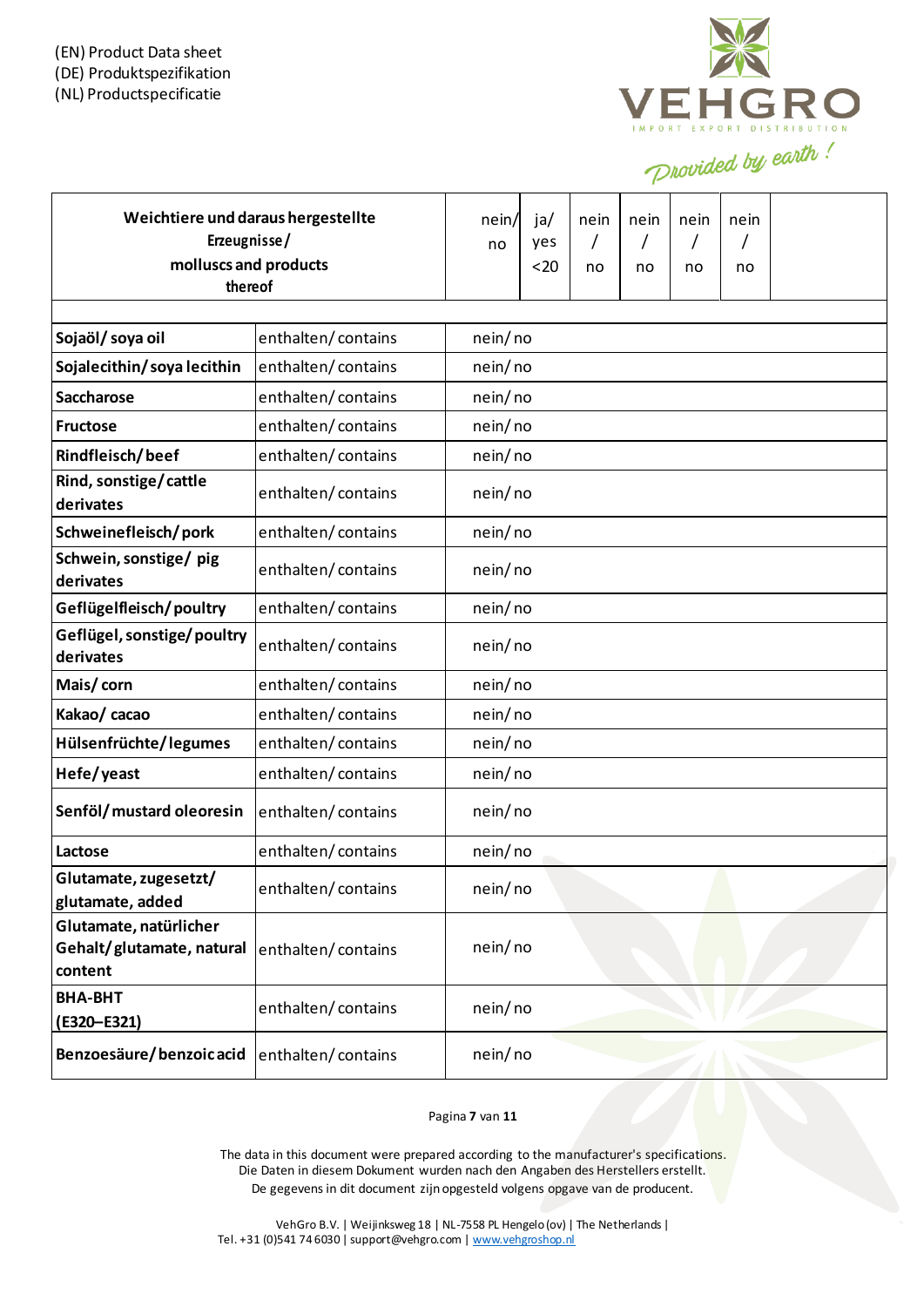

| Parabene/parabens<br>(E214-E219)                         | enthalten/contains | nein/no |
|----------------------------------------------------------|--------------------|---------|
| Azofarbstoffe/azo dyes                                   | enthalten/contains | nein/no |
| Tartrazine/tartrazin (E102)                              | enthalten/contains | nein/no |
| Gelborange/<br>sunset yellow                             | enthalten/contains | nein/no |
| Azorubine/<br>azorubin (E122)                            | enthalten/contains | nein/no |
| Amarante/<br>amaranth (E123)                             | enthalten/contains | nein/no |
| Cochenillerot/<br>cochenille red A (E124)                | enthalten/contains | nein/no |
| Sorbinsäure/sorbic acid                                  | enthalten/contains | nein/no |
| Zimt/cinnamon                                            | enthalten/contains | nein/no |
| Vanillin                                                 | enthalten/contains | nein/no |
| <b>Umbelliferae</b>                                      | enthalten/contains | ja/ yes |
| Koriander/ coriander                                     | enthalten/contains | nein/no |
| Sellerieöl, - oleoresin/<br>celery oil, celery oleoresin | enthalten/contains | nein/no |
| Milchprotein/milk protein                                | enthalten/contains | nein/no |

Pagina **8** van **11**

The data in this document were prepared according to the manufacturer's specifications. Die Daten in diesem Dokument wurden nach den Angaben des Herstellers erstellt. De gegevens in dit document zijn opgesteld volgens opgave van de producent.

VehGro B.V. | Weijinksweg 18 | NL-7558 PL Hengelo (ov) | The Netherlands | Tel. +31 (0)541 74 6030 | support@vehgro.com [| www.vehgroshop.nl](http://www.vehgroshop.nl/)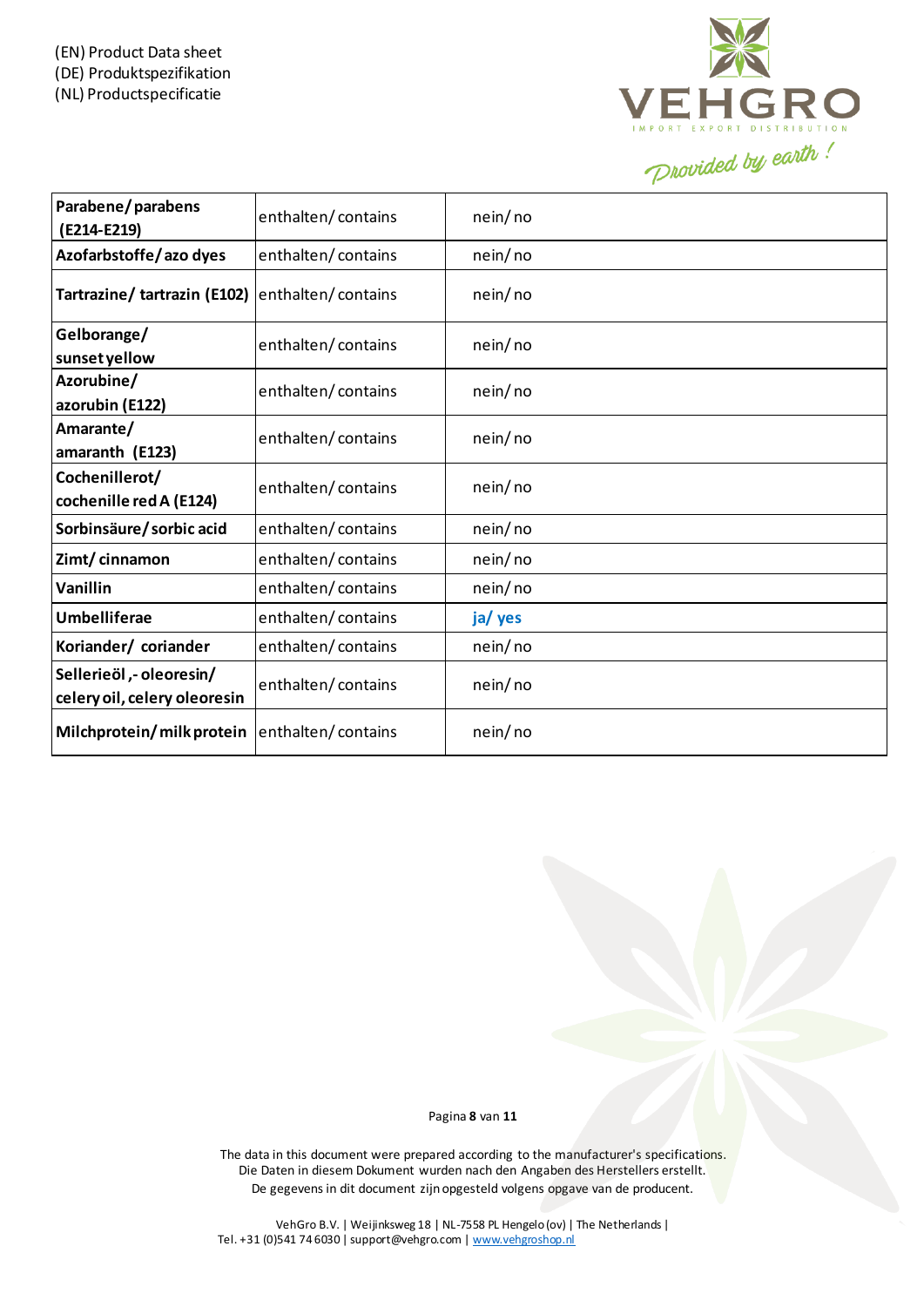

| Nährwerte/ nutritional values                       |                    |
|-----------------------------------------------------|--------------------|
| kcal/100 $g$                                        | k.A./ no info kcal |
| kJ/100 g                                            | k.A./ no info KJ   |
| Eiweiß/ protein g/100 g                             | k.A./noinfog       |
| Kohlenhydrate/carbohydrates g/100 g                 | $k.A./$ no info g  |
| davon Zucker g/100 g                                | $k.A./$ no info g  |
| Fett/fat g/100g                                     | $k.A./$ no info g  |
| gesättigte Fettsäuren/saturated fatty acids g/100 g | $k.A./$ no info g  |
| Ballaststoffe/fiberg/100 g                          | $k.A./$ no info g  |
| Natrium/sodium mg/100 g                             | $k.A./$ no info mg |
| Salz/salt g/100 g                                   | $k.A./$ no info g  |

| <b>GVO-Information/GMO-information</b>                                                                                                                                                                                                                                                                          |         |
|-----------------------------------------------------------------------------------------------------------------------------------------------------------------------------------------------------------------------------------------------------------------------------------------------------------------|---------|
| Enthält das Produkt GVO gemäß der Verordnung (EG)<br>1829/2003 und 1830/2003? / Does the product<br>contain GMO according to regulations 1829/2003/EC<br>and 1830/2003?                                                                                                                                         | nein/no |
| Ist das Produkt aus GVO-Rohstoffen hergestellt oder<br>enthältes Zutaten, Zusatzstoffe oder Aromen (inkl.<br>Trägerstoffe), die aus GVO hergestellt wurden? / Is<br>the product produced from GMO raw material or<br>contains ingredients, additives or flavor (incl. carriers)<br>which are produced from GMO? | nein/no |
| Ist das Produkt oder eines seiner Inhaltsstoffe mit<br>Hilfe von GVO hergestellt (z.B. mit Enzymen,<br>Mikroorganismen, Hilfsstoffen, die aus GVO<br>gewonnen wurden)? / Is the product or any of its<br>ingredients produced with help of GMO (e.g. enzyme,<br>microorganism, additives, derived from GMO)?    | nein/no |

#### Pagina **9** van **11**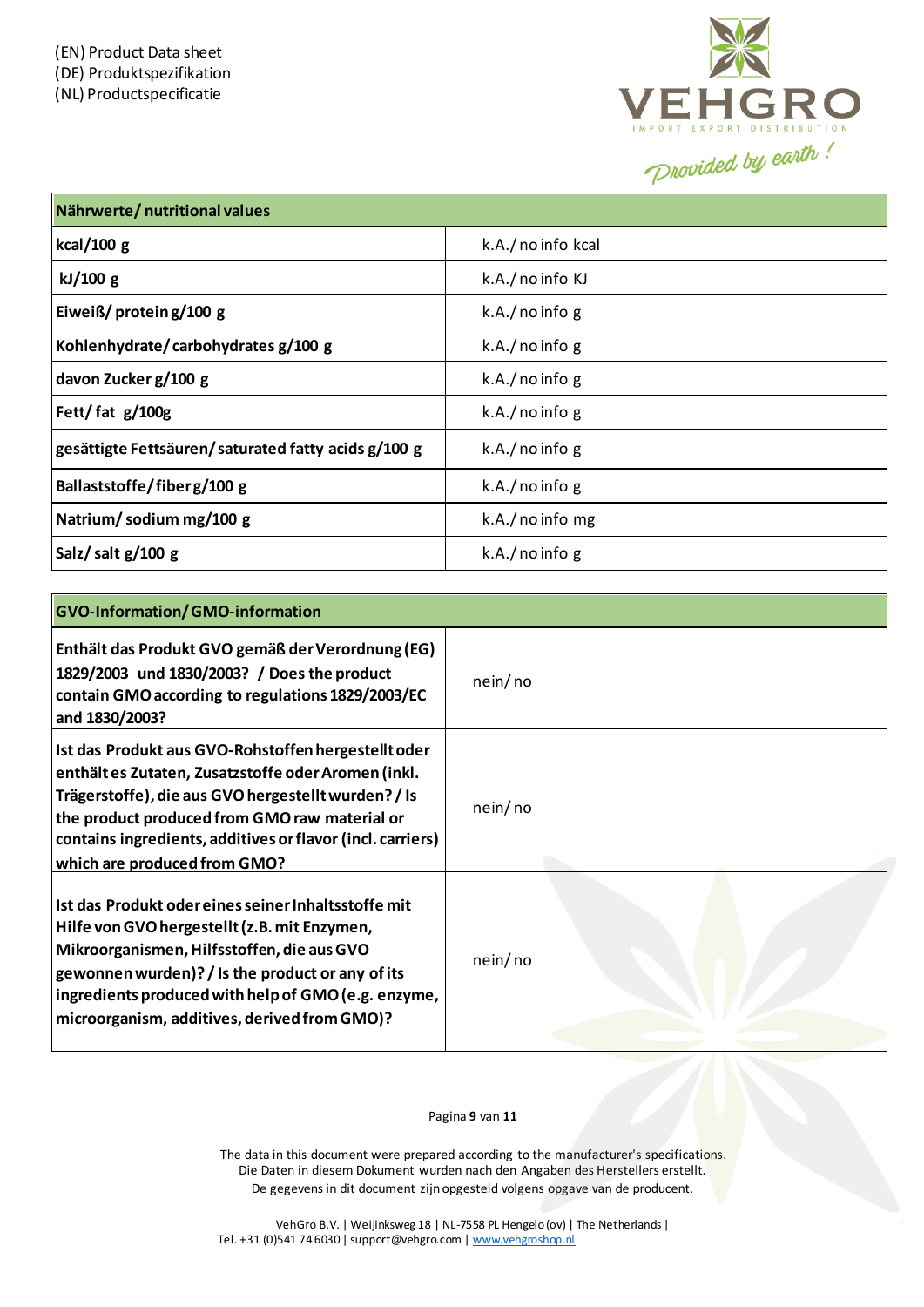

| Ist das Produkt entsprechend EG-<br>Gentechnikdurchfürungsgesetz "ohne Gentechnik"<br>(kein GVO enthalten, nicht mit Hilfe von GVO, kein<br>GVO analytisch nachweisbar)? / Is the product<br>according to EC-GMO Implementation Law "GMO-<br>$ $ free" (not containing GMOs, produced without help of $ $<br><b>GMO, no GMO analytically detectable)?</b> | keine Angabe/no information |
|-----------------------------------------------------------------------------------------------------------------------------------------------------------------------------------------------------------------------------------------------------------------------------------------------------------------------------------------------------------|-----------------------------|
|-----------------------------------------------------------------------------------------------------------------------------------------------------------------------------------------------------------------------------------------------------------------------------------------------------------------------------------------------------------|-----------------------------|

**Die Ware entspricht der jeweils geltenden deutschen und europäischen lebensmittelrechtlichen Gesetzgebung. Die Erzeugnisse sind ordnungsgemäß deklariert und so verarbeitet, dass die jeweils vorgegebenen Mindesthaltbarkeitsdaten mit Sicherheit gewährleistet sind, dass sowohl in quantitativer als auch in qualitativer Hinsicht keine Beanstandungen bezüglich wertbestimmender Teilmengen zu erwarten sind, dass das Risiko für Fremdkörperkontaminationen nach menschlichem und technischem Ermessen ausgeschlossen ist und die Freiheit von pathogenenStoffenals gesichertanzusehenist.**

| Verpackung/packaging                                        |                             |
|-------------------------------------------------------------|-----------------------------|
| Gewicht und Art der Verpackung/weight and                   |                             |
| Tara-Gewicht der Verpackung/tare weight of the<br>packaging | keine Angabe/no information |
| kg pro Palette/kg per palett                                | keine Angabe/no information |
| Art der Palette/ palett type                                | keine Angabe/no information |

**Die Verpackung entspricht der Verordnung (EG) Nr. 1935/2004, der Verordnung (EU) Nr. 10/2011 und der Verordnung (EG)Nr. 2023/2006 in der jeweils geltendenFassung/**

The packaging conforms to the regulation (EC) No 1935/2004, regulation (EU) No 10/2011 and regulation (EC) No **2023/2006 in the current version.**

| Werden Dual Use Additives verwendet?/ Are Dual Use<br>  Additives in use?                | nein/no |
|------------------------------------------------------------------------------------------|---------|
| <b>Enthält die Verpackung Nanopartikel ?/ Does the</b><br>package contain nanoparticles? | nein/no |
| <b>Enthält Verpackung Phthalate?/Does the packaging</b><br>contain any phthalate?        | nein/no |

### Pagina **10** van **11**